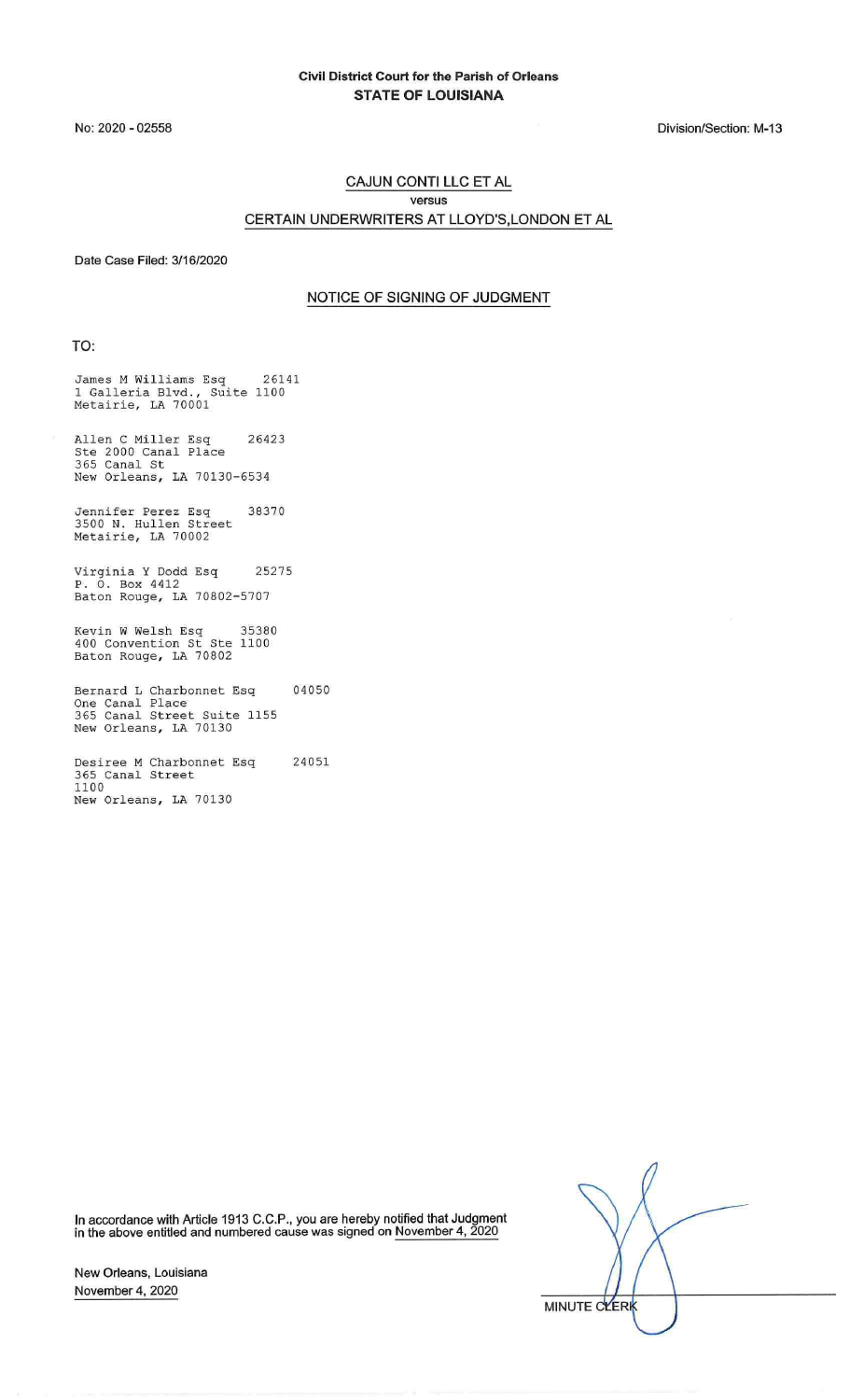# CIVIL DISTRICT COURT FOR THE PARISH OF ORLEANS

#### STATE OF LOUISIANA

NO. 2020-02558 DIVISION M SECTION 13

# CAJUN CONTI LLC, CAJUN CUISINE 1 LLC, AND CAJUN CUISINE LLC D/B/A OCEANA GRILL

#### VERSUS

#### CERTAIN UNDERWRITERS AT LLOYD'S LONDON

FILED: \_\_\_\_\_\_\_\_\_\_\_\_\_\_\_\_ \_

### DEPUTY CLERK

#### JUDGMENT

The original hearing took place on October 29, 2020. Appearing at the

hearing for the respective parties were the following:

James Williams, Rico Alvendia, Bernard Charbonnet, Desiree Charbonnet, and Jennifer Perez, Attorneys for Plaintiffs; Allen Miller, Virginia Dodd, and Kevin Welsh, Attorneys for Defendant

Certain Underwriters at Lloyd's London ("Underwriters") urged a motion

for summary judgment.

The Court, after hearing testimony and considering applicable law as well as

the entire record, renders the following judgment:

#### IT IS HEREBY ORDERED, ADJUDGED, AND DECREED that

Underwriters' motion for summary judgment is hereby DENIED.

JUDGMENT READ, RENDERED AND SIGNED on this *4th* day of

*November, 2020* in New Orleans, Louisiana.

Can fot

**Judge/Paulette R. Irons**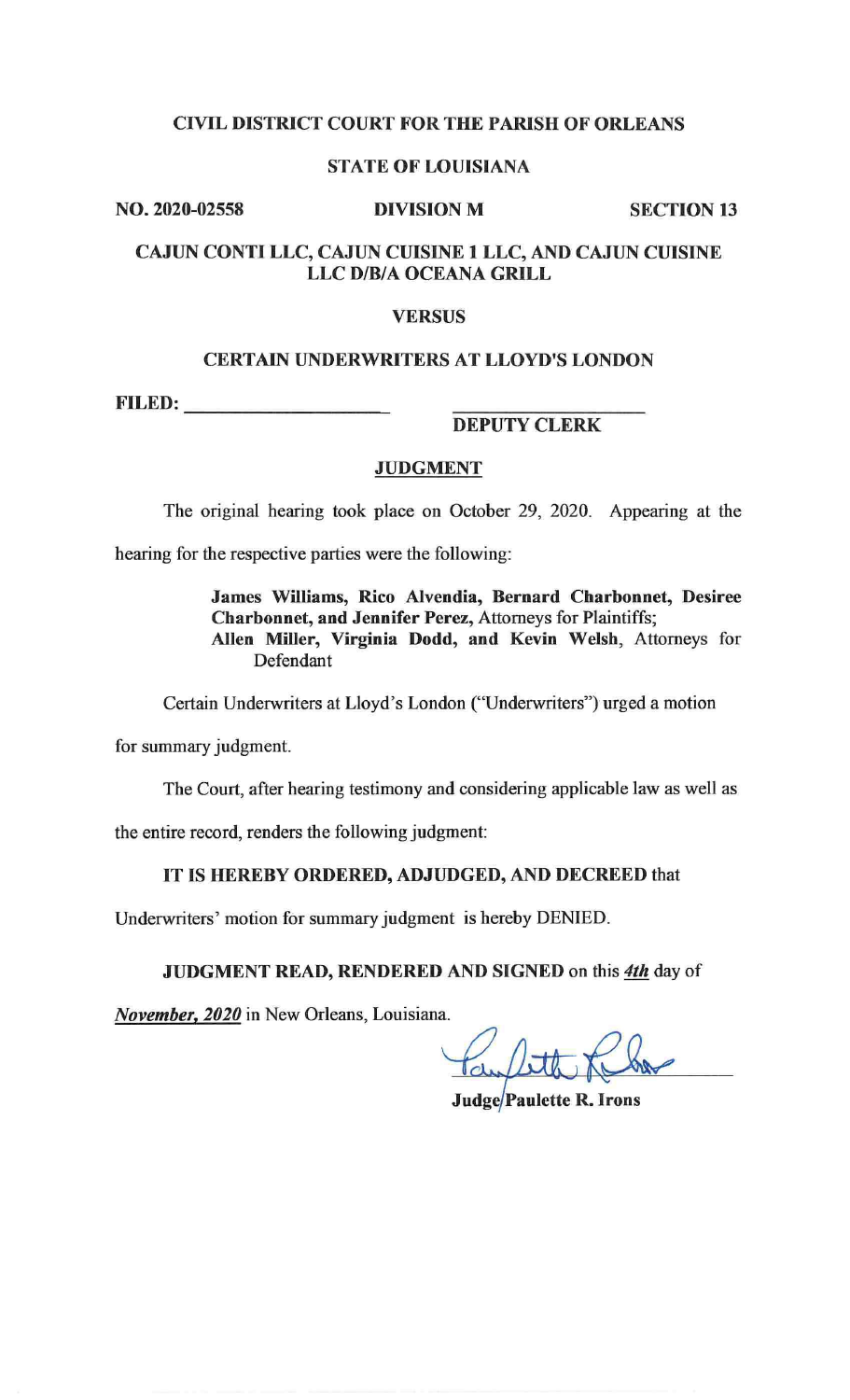#### **CIVIL DISTRICT COURT FOR THE PARISH OF ORLEANS**

# **STATE OF LOUISIANA**

#### **NO. 2020-02558 DIVISION M SECTION 13**

# **CAJUN CONTI LLC, CAJUN CUISINE 1 LLC, AND CAJUN CUISINE LLC D/B/A OCEANA GRILL**

#### **VERSUS**

# **CERTAIN UNDERWRITERS AT LLOYD'S LONDON FILED: \_\_\_\_\_\_\_\_\_\_\_\_\_\_ \_\_**

**DEPUTY CLERK** 

## **REASONS FOR JUDGMENT**

Whether COVID constitutes direct physical loss or damage appears to be an issue of first impression. While Underwriters distinguishes the *Chinese Drywall*  case by noting that the policy interest being protected in that case necessitated a more lenient definition of "direct physical loss," the Court is not convinced that similar interests are not at play here. It is a genuine issue of material fact whether the policy interests here necessitate a more liberal reading of "direct physical loss or damage" in keeping with the *Chinese Drywall* cases.

It is also a genuine issue of material fact whether the suspension of Oceana Grill's operations was caused by physical loss or damage to its property. If COVID constitutes a physical loss or damage, it is clear that the question of how COVID impacts the environment is a genuine issue of material fact. While Underwriters argues that the harms can be abated with simple household cleaning supplies, Oceana Grill's citation to studies that offer a contrary interpretation presents a genuine issue of material fact.

With respect to the period of restoration, if whether COVID constitutes a physical loss or damage is a genuine issue of material fact and if the question of how COVID impacts the environment is a genuine issue of material fact, then here is a